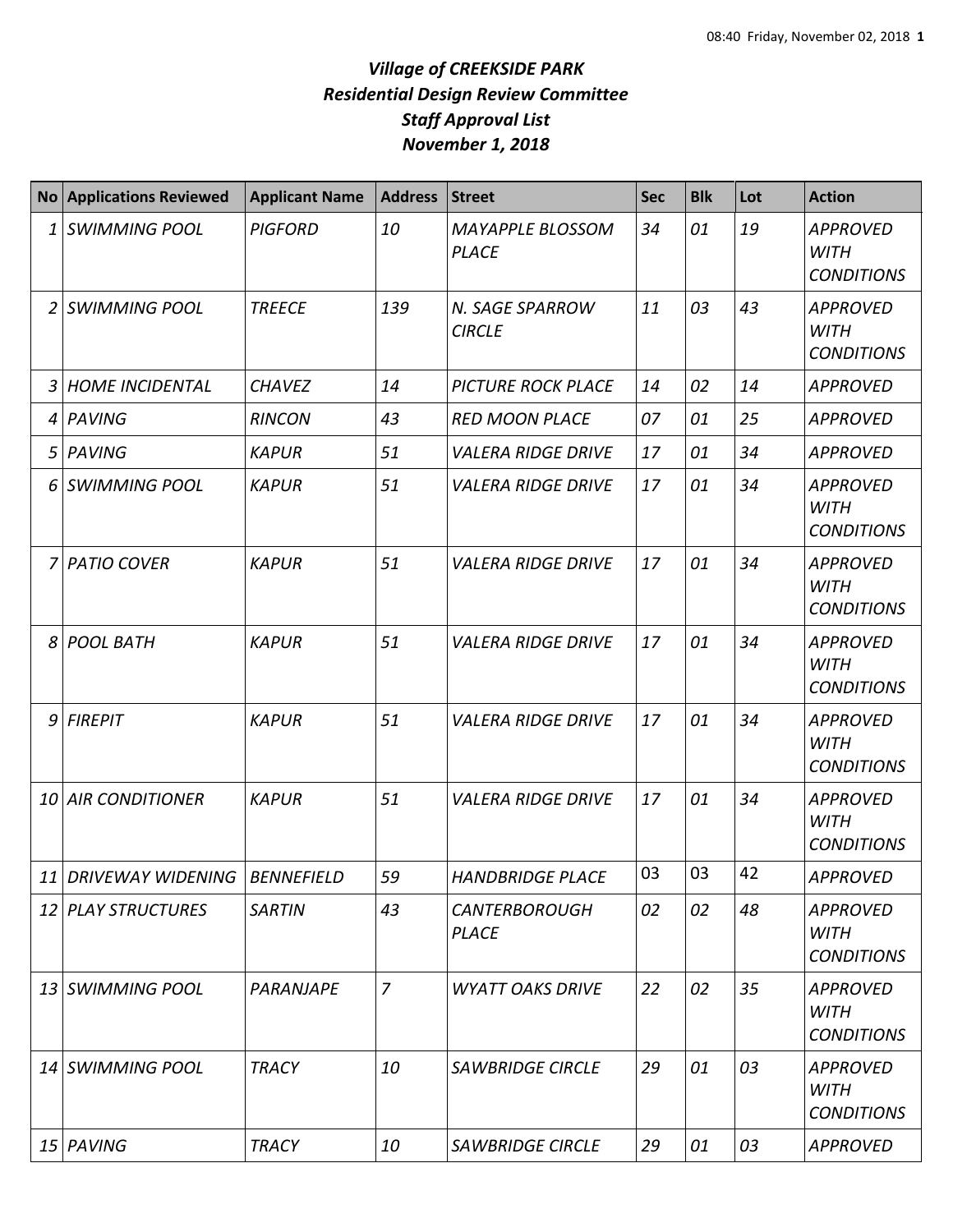## *Village of CREEKSIDE PARK Residential Design Review Committee Staff Approval List November 1, 2018*

| <b>No</b> | <b>Applications Reviewed</b> | <b>Applicant Name</b> | <b>Address</b> | <b>Street</b>                          | <b>Sec</b> | <b>Blk</b> | Lot | <b>Action</b>                                       |
|-----------|------------------------------|-----------------------|----------------|----------------------------------------|------------|------------|-----|-----------------------------------------------------|
|           | 16 PAVING                    | <b>HUBER</b>          | $\overline{7}$ | <b>CANTERBOROUGH</b><br><b>PLACE</b>   | 02         | 02         | 39  | <b>APPROVED</b>                                     |
|           | 17 SWIMMING POOL             | <b>GARCIA</b>         | 26             | <b>RED MOON PLACE</b>                  | 07         | 01         | 32  | <b>APPROVED</b><br><b>WITH</b><br><b>CONDITIONS</b> |
| 18        | <b>SWIMMING POOL</b>         | <b>BIZIC</b>          | 19             | <b>LIBERTY BRANCH BLVD</b>             | 32         | 01         | 05  | <b>APPROVED</b><br><b>WITH</b><br><b>CONDITIONS</b> |
| 19        | PAVING                       | <b>HELMS</b>          | 127            | <b>LINDENBERRY CIRCLE</b>              | 27         | 02         | 10  | <b>APPROVED</b>                                     |
| 20        | <b>GENERATOR</b>             | <b>BOHANNAN</b>       | $\overline{3}$ | <b>OVERLAND HEATH</b><br><b>DRIVE</b>  | 18         | 04         | 01  | <b>APPROVED</b><br><b>WITH</b><br><b>CONDITIONS</b> |
| 21        | PAVING                       | <b>SCARF</b>          | 6              | <b>N. FREMONT RIDGE</b><br><b>LOOP</b> | 23         | 01         | 23  | <b>APPROVED</b>                                     |
| 22        | <b>TREE REMOVAL</b>          | <b>AHMADI</b>         | 70             | S. WATERBRIDGE<br><b>DRIVE</b>         | 29         | 01         | 08  | <b>APPROVED</b><br><b>WITH</b><br><b>CONDITIONS</b> |
| 23        | <b>PLAY STRUCTURE</b>        | <b>HARROD</b>         | 18             | <b>CAMPLIGHT COURT</b>                 | 24         | 02         | 05  | <b>APPROVED</b>                                     |
| 24        | <b>PATIO COVER</b>           | <b>GARFIAS</b>        | 119            | <b>WOOD DRAKE PLACE</b>                | 04         | 01         | 34  | <b>APPROVED</b><br><b>WITH</b><br><b>CONDITIONS</b> |
| 25        | PERGOLA                      | <b>GARFIAS</b>        | 119            | <b>WOOD DRAKE PLACE</b>                | 04         | 01         | 34  | <b>APPROVED</b><br><b>WITH</b><br><b>CONDITIONS</b> |
|           | 26 SUMMER KITCHEN            | <b>GARFIAS</b>        | 119            | <b>WOOD DRAKE PLACE</b>                | 04         | 01         | 34  | <b>APPROVED</b><br><b>WITH</b><br><b>CONDITIONS</b> |
| 27        | <b>WALKWAY</b>               | <b>GARFIAS</b>        | 119            | <b>WOOD DRAKE PLACE</b>                | 04         | 01         | 34  | <b>APPROVED</b>                                     |
|           | $28$ ROOF                    | <b>ROCKETT</b>        | 19             | <b>HANDBRIDGE PLACE</b>                | 03         | 03         | 32  | <b>APPROVED</b>                                     |
| 29        | <b>COLOR CHANGE</b>          | <b>BECKER</b>         | 83             | S. FREMONT RIDGE<br><b>LOOP</b>        | 23         | 02         | 01  | <b>APPROVED</b>                                     |
| 30 I      | <b>PLAY STRUCTURE</b>        | <b>SCHAMBACH</b>      | 42             | <b>FOOTBRIDGE WAY</b>                  | 36         | 07         | 01  | <b>APPROVED</b>                                     |
| 31        | <b>TRASH CART SCREEN</b>     | <b>TERRELL</b>        | $\overline{7}$ | <b>JADEN OAKS PLACE</b>                | 24         | 01         | 15  | <b>APPROVED</b>                                     |